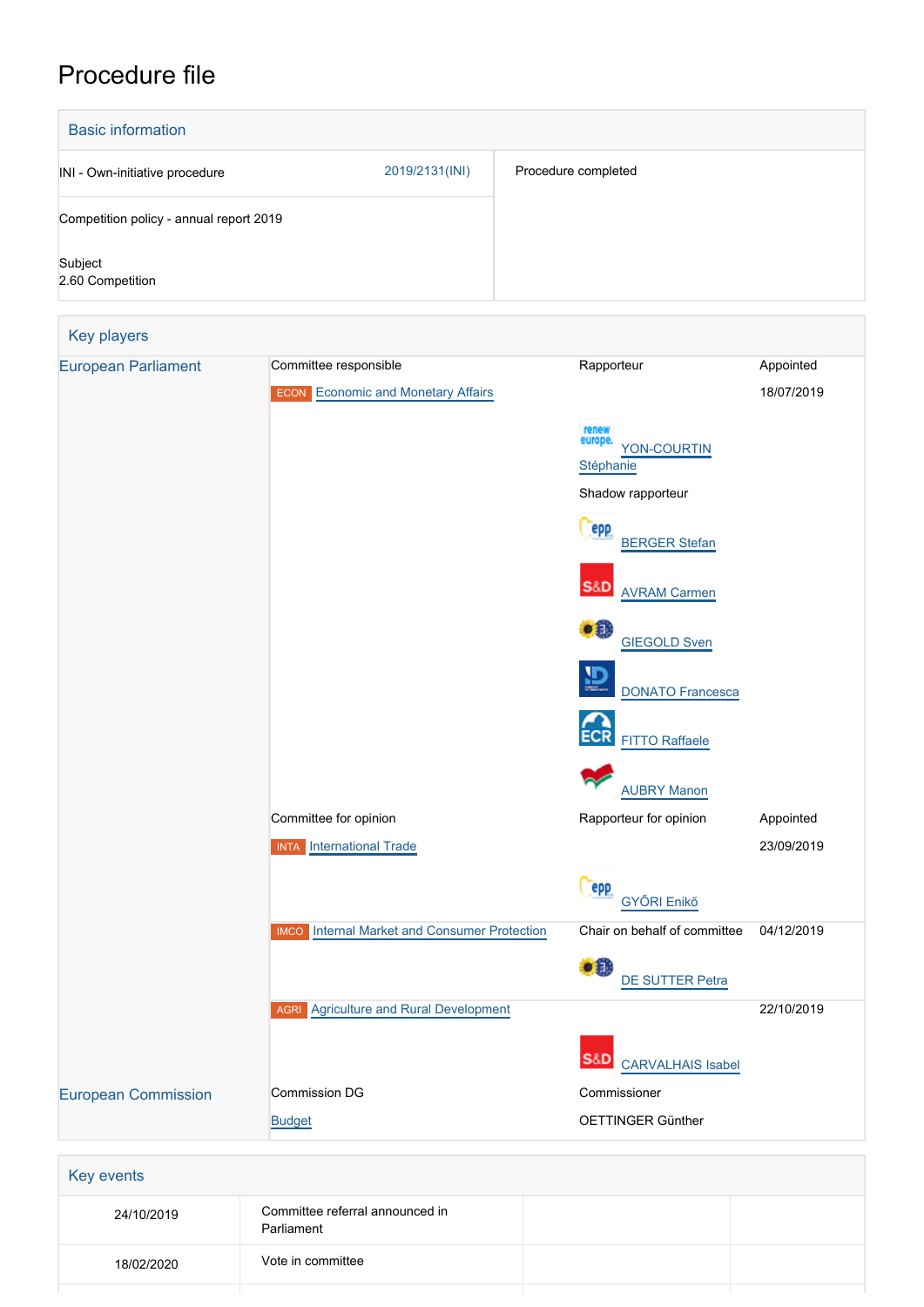| 26/02/2020 | Committee report tabled for plenary | A9-0022/2020 | Summary |
|------------|-------------------------------------|--------------|---------|
| 17/06/2020 | Decision by Parliament              | T9-0158/2020 | Summary |
| 18/06/2020 | Results of vote in Parliament       |              |         |
| 19/06/2020 | End of procedure in Parliament      |              |         |

| <b>Technical information</b> |                                |
|------------------------------|--------------------------------|
| Procedure reference          | 2019/2131(INI)                 |
| Procedure type               | INI - Own-initiative procedure |
| Procedure subtype            | Annual report                  |
| Legal basis                  | Rules of Procedure EP 54       |
| Other legal basis            | Rules of Procedure EP 159      |
| Stage reached in procedure   | Procedure completed            |
| Committee dossier            | ECON/9/01153                   |

# Documentation gateway

| Amendments tabled in committee                         |             | PE645.100    | 10/01/2020 | EP  |         |
|--------------------------------------------------------|-------------|--------------|------------|-----|---------|
| Committee opinion                                      | <b>INTA</b> | PE643.140    | 22/01/2020 | EP  |         |
| Committee opinion                                      | <b>AGRI</b> | PE643.188    | 28/01/2020 | EP  |         |
| Specific opinion                                       | <b>IMCO</b> | PE645.059    | 04/02/2020 | EP  |         |
| Committee draft report                                 |             | PE641.227    | 06/02/2020 | EP  |         |
| Committee report tabled for plenary, single<br>reading |             | A9-0022/2020 | 26/02/2020 | EP  | Summary |
| Text adopted by Parliament, single reading             |             | T9-0158/2020 | 17/06/2020 | EP  | Summary |
| Commission response to text adopted in<br>plenary      |             | SP(2020)427  | 14/12/2020 | EC. |         |

# Competition policy - annual report 2019

The Committee on Economic and Monetary Affairs adopted an own-initiative report by Stéphanie YON-COURTIN (Renew Europe, FR) on competition policy annual report 2019.

# General aspects

According to the 2019 report, competition policy must be adapted to tackle digital, ecological, geopolitical, industrial and social challenges, and must be in line with the priorities outlined in the European Green Deal and the objectives of the Paris Agreement.

# Globalised markets

In a globalised world, international cooperation is crucial to ensure effective competition enforcement. In this regard, Members called on the Commission to:

- further develop the influence of EU competition policy in the world, in particular by continuing pertinent dialogue and stepping up cooperation with the USA, China, Japan and other third countries, where possible, via second-generation cooperation agreements that allow for a more effective exchange of information between competition authorities;

- develop tools to facilitate better monitoring of foreign direct investment (FDI) in all Member States;

- guarantee fair competition between the European Union and the United Kingdom following its departure from the EU in order to ensure a level playing field and avoid dumping;

- examine the recent proposal to add a pillar to EU competition law that gives the Commission appropriate investigative tools in cases where a company is deemed to have engaged in distortionary behaviour;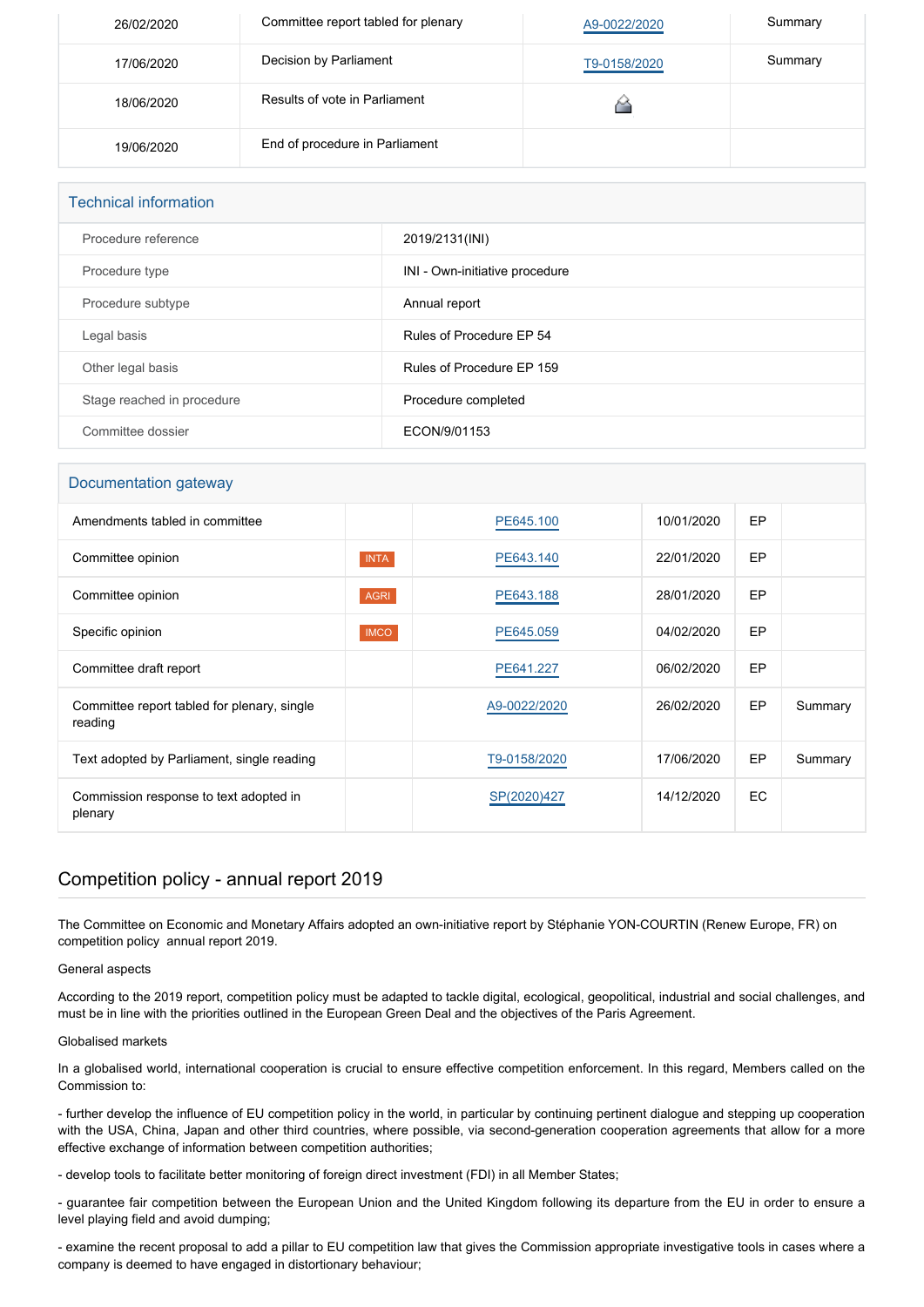- reconcile the EU competition rules, industrial policy and international trade, which must go hand in hand with sustainability and respect for the environment;

- pay attention to the role of international standard setting for fair competition whilst warning against the nationalisation of standard-setting approaches particularly in the context of Chinas Belt and Road Initiative and other connectivity enhancing strategies.

#### Support for SMEs

Underlining that SMEs play a vital role in international trade, accounting for an estimated 30 % of the EUs goods exports to the rest of the world, Members considered that the internal market continues to be, by far, the most important market for SMEs. In order to help SMEs cope with the greater challenges of entering new markets and enable them to compete on their own merits, EU trade and competition policy should contribute to economic diversity and an SME-friendly trade environment, and that this should include considering modernising the EUs definition of SMEs, in particular by adding qualitative criteria.

#### Digital age and merger reviews

The report highlighted that recent data scandals, investigations and evidence have shown how personal data is being collected, used and sold to third parties by platforms and how dominant technology players and platforms have been tracking consumers online systematically.

The Commission is called on to review merger and acquisition rules and strengthen antitrust action and to take into account the effects of market and network power associated with both personal and financial data. Members proposed that every merger in the market for such data should be subject to prior informal declaration.

According to Members, resolute action against such abuses of dominant positions, which are harmful to the fluidity of financial markets and run counter to the interests of sustainable development should be taken. EU best practice guidelines should be created on data ethics that companies and businesses can apply to their business models. Such data ethics would complement data protection rules and would increase consumer safety and trust. These guidelines on data ethics should include key principles such as transparency and data safety.

#### State aid

The report stated that that taxation is sometimes used to grant indirect State aid, creating an uneven playing field in the internal market. Members called on the Commission to update its existing guidelines on the notion of State aid to ensure that the Member States do not grant State aid in the form of a tax advantage. The Commission should look into the possibility to fine countries found in breach of State aid rules.

# European Green Deal

The committee called on the Commission to examine, in the context of the review of the Energy Taxation Directive, whether the current tax exemptions provide for unfair cross-sector competition conditions. Members stressed the need for the Commission to prevent any potential negative side-effects where larger companies use public aid granted in view of greening their business models for other objectives such as reinforcing its dominant position in a given sector. An enabling framework is needed for further investments in energy efficiency and building renovation, as well as on repowering, hybrid projects and electricity storage.

#### A better focus on citizens through Parliament

Members called, without Treaty change, for regular use of the ordinary legislative procedure in competition policy. The Commission is urged to report regularly to Parliament on the implementation and monitoring of cooperation agreements with reference to competition, on the screening of foreign direct investments.

High transparency standards should be maintained and Parliament should be more involved in the activity of working parties and expert groups. The Commission should particularly involve Parliament when devising soft-law instruments such as notices and guidelines. The complaint form in order to give ordinary citizens the possibility to send in complaints should be simplified and the complainant should be given a confirmation of receipt and a notification upon the launch of the investigation, including an expectation of the length of the investigation.

# Competition policy - annual report 2019

The European Parliament adopted a resolution on competition policy - annual report 2019.

Members argued that competition policy must benefit all EU citizens, especially those in a weak consumer position, while promoting innovation and fair competition between businesses operating in the single market, in particular by ensuring that SMEs benefit from a level playing field.

## Role of competition policy in globalised markets

Parliament called on the Commission to develop the influence of competition policy worldwide by pursuing an appropriate dialogue and strengthening cooperation with the United States, China, Japan and other third countries through second-generation cooperation agreements that allow for a more effective exchange of information between competition authorities.

The Commission was invited, inter alia, to :

- develop tools to facilitate better monitoring of foreign direct investment (FDI) in all Member States and to ensure a rapid implementation of the FDI screening mechanism;

- ensure reciprocity with third countries in public procurement, state aid and investment policy, also taking into account social and environmental dumping, and to work towards the accession of key third countries, such as China, to the WTO Government Procurement Agreement;

- ensure fair competition between the EU and the UK after its departure from the Union;

- apply state aid control equally to EU and third country operators by paying greater attention to foreign state-owned companies that are subsidised by their governments in ways that EU single market rules prohibit EU entities from doing;

- take a more favourable approach towards a strong EU industrial policy while supporting projects of strategic interest to the Union;